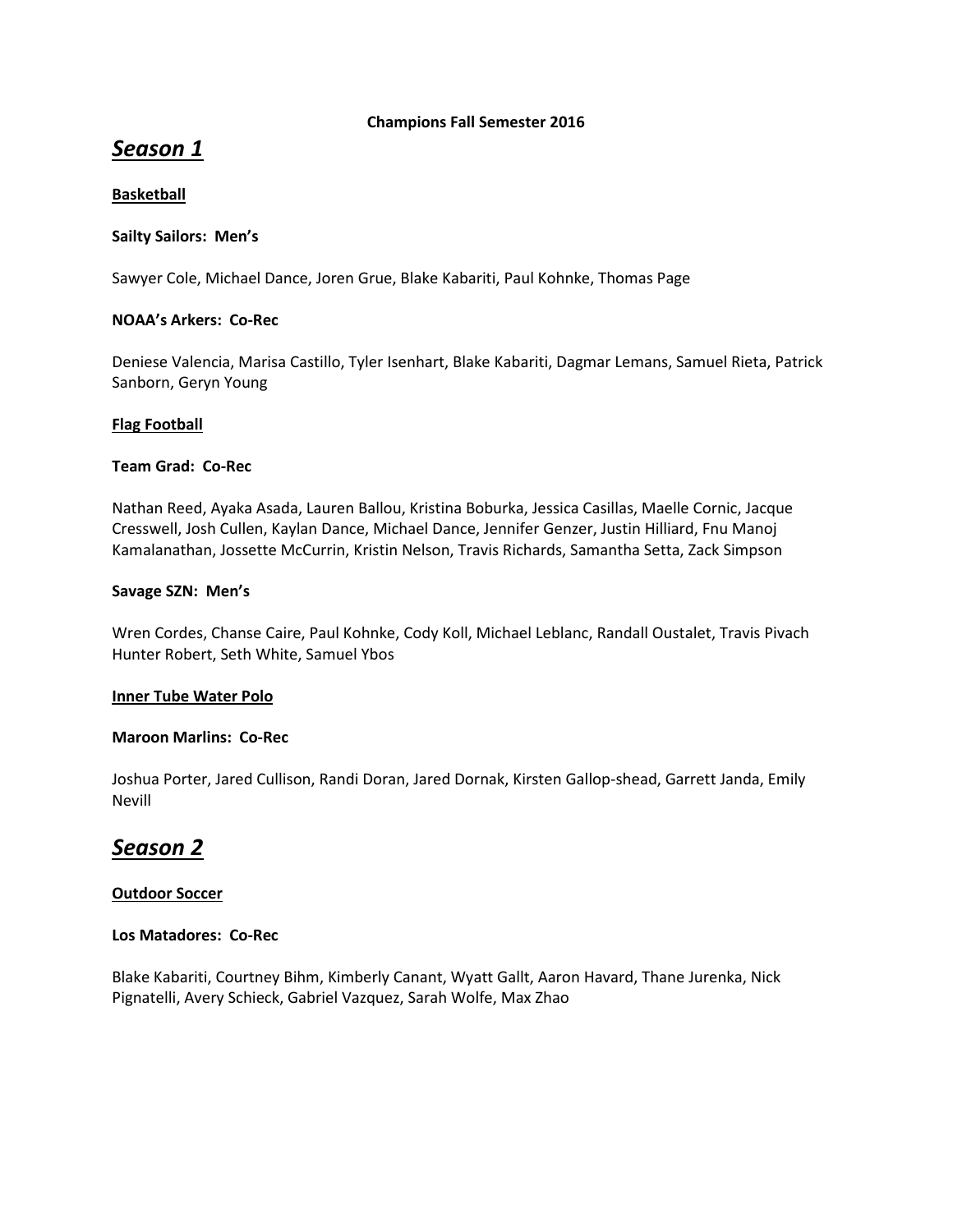# **Volleyball**

## **Half a Meatballs: Co-Rec**

Jesus Duran, Blair Blestel, Ashley Marmottin, Will Neuse, Paxton Secker, Alex Whitmarsh, Max Zhao

# **Dodgeball**

# **The Punishers: Co-Rec**

Adam Lewis, Paige Duhon, Peter Fasolino, Ashley Marmottin, Patrick Zurovetz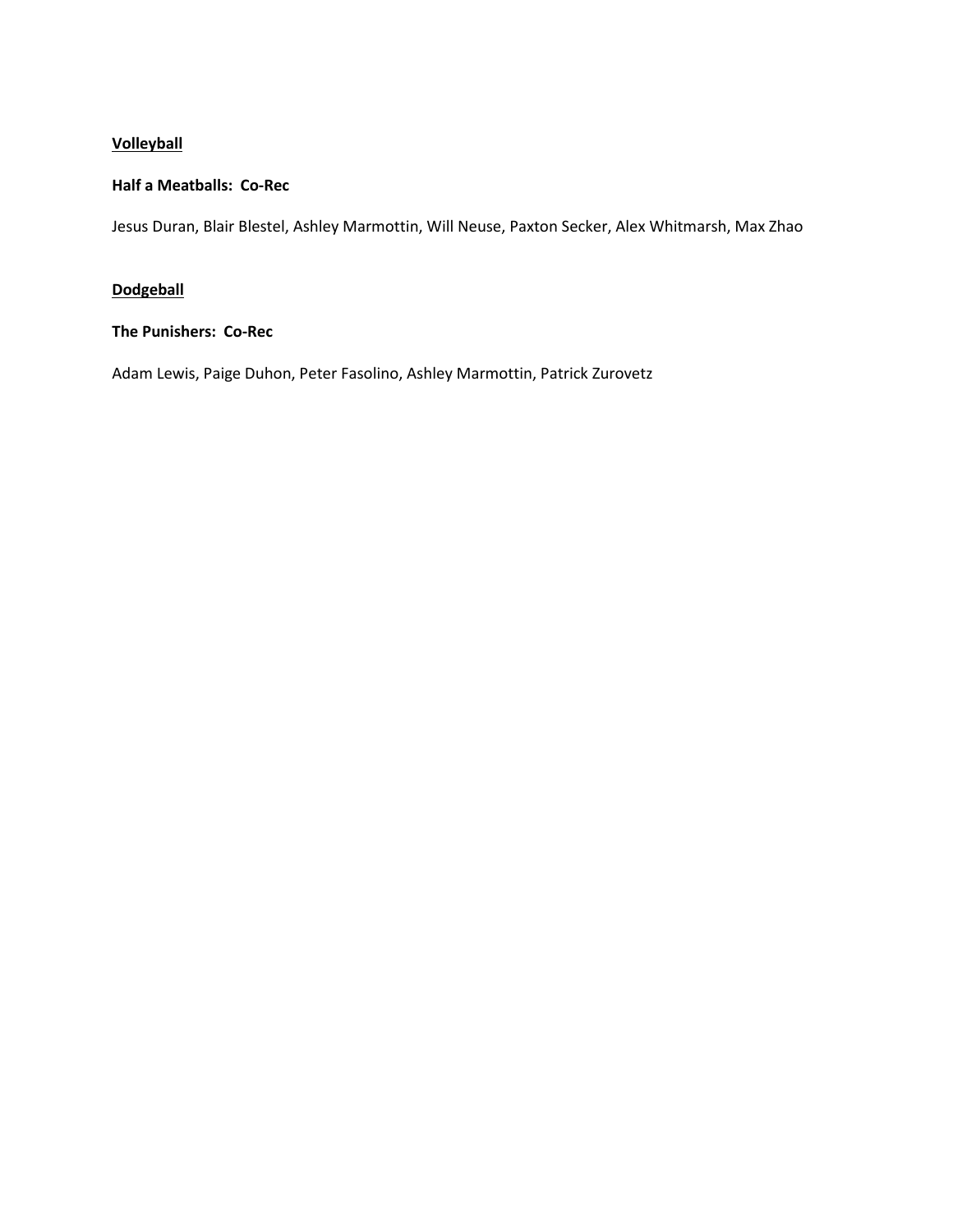#### **Champions Spring Semester 2017**

## **Flag Football**

#### **Radon Randell: Men's**

Cole Farine, Jace Allen, Jack Boyer, Nicholas Burke, Thane Jurenka, Tyler Kendrick, Randall Oustalet, Thomas Pivach

### **Basketball**

### **The Good Ags: Co-Rec**

Leah Bellis, Blair Ballard, Sawyer Cole, Aundrea Grieco, Tyler Isenhart, Connor Lowe, Abby Maberry, Thomas Paige, Emily Soltow, Paul Kohnke

### **The Salty Sailors: Men's**

Sawyer Cole, Dustin Burt, Michael Dance, Joren Grue, Morgen Hughey, Tyler Isenhart, Connor Lowe, Thomas Page

### **Ultimate Frisbee**

### **Huck it, We'll Do It Live: Co-Rec**

Ian Helis, Allison Graham, Radley Jones, Andrew Marian, Michael Mcburney, Shelbie Rascoe, Spencer Thompson, Aryian Woods

# **Alpha 1: Corps**

Nicholas Thornton, Cole Collins, Noah Faloona, Jacob Feldman, Justin Ibrom, Michael Larocca, Drake Lunney, Ryan Mavity, Dustin Reeves, Hunter Saha, Hayley York

#### **Softball**

#### **Sons of Pitches: Co-Rec**

Clayton Allen, Jacob Brueneman, Aaron Havard, Allison Hymel, Savannah Mapes, Mckenna Merecka, Alex Schwinn, Emily Soltow, Tanner Vrabel, Ashton Whitt

#### **Sand Volleyball**

#### **Team Grad: Co-Rec**

Nathan Reed, Erica Atkins, Lauren Ballou, Josh Cullen, Michael Dance, Amie Hufton, Travis Richards